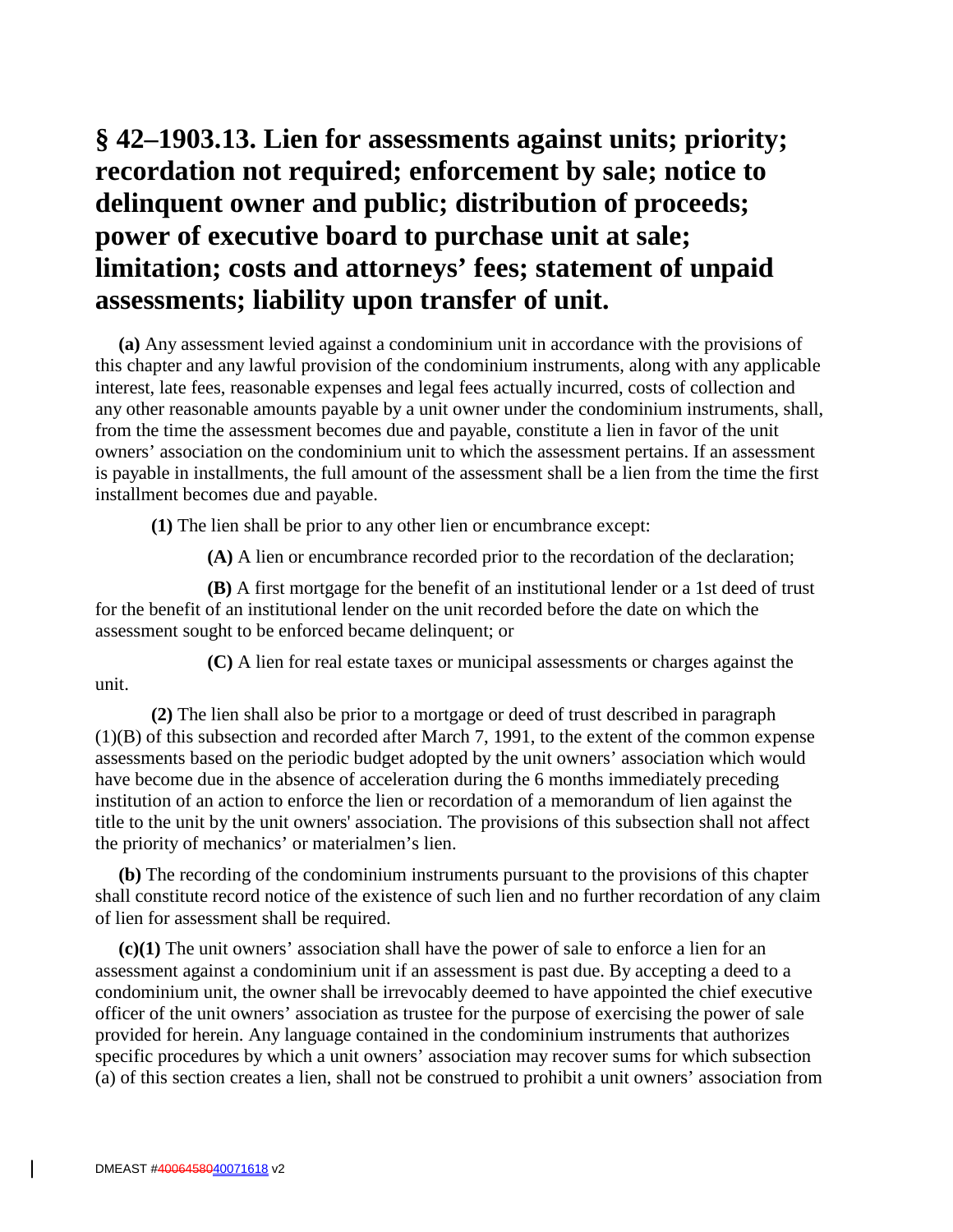foreclosing on a unit by the power of sale procedures set forth in this section unless the power of sale procedures are specifically and expressly prohibited by the condominium instruments.

 **(2)** A unit owner shall have the right to cure any default in payment of an assessment at any time prior to the foreclosure sale by tendering payment in full of past due assessments, plus any late charge or interest due and reasonable attorney's fees and costs incurred in connection with the enforcement of the lien for the assessment.

 **(3)** The power of sale may be exercised by the chief executive officer of the unit owners' association, as trustee, upon the direction of the executive board, on behalf of the unit owners' association, and the chief executive officer of the unit owners' association shall have the authority as trustee to deed a unit sold at a foreclosure sale by the unit owners' association to the purchaser at the sale. The recitals in the deed shall be prima facie evidence of the truth of the statement made in the deed and conclusive evidence in favor of bona fide purchasers for value.

**(4)(A)** A foreclosure sale shall not be held until at least 31 days after a Notice of Foreclosure Sale of Condominium Unit for Assessments Due is recorded in the land records and sent by a delivery service providing delivery tracking confirmation and by first-class mail to a unit owner at the mailing address of the unit, any last known mailing address, and at any other address designated by the unit owner to the executive board for purposes of notice.

 **(B)** The Notice of Foreclosure Sale of Condominium Unit for Assessments Due shall:

 **(i)** State the past due amount being foreclosed upon and that must be paid in order to stop the foreclosure;

 **(ii)** Expressly state that the foreclosure sale is for either: Repealed.

**(I)** The 6-month priority lien as set forth in subsection (a)(2) of this section and not subject to the first deed of trust; or

**(II)** More than the 6-month priority lien set forth in subsection (a)(2) of this section and subject to the first deed of trust; and

 **(iii)** Notify the unit owner that if the past due amount being foreclosed upon is not paid within 31 days after the date the NFSCUAD is mailed, the executive board shall sell the unit at a public sale at the time, place, and date stated in the NFSCUAD.

 **(C)** Substantial compliance with the requirements of subparagraph (B) of this paragraph shall be sufficient until new forms are made available by the Recorder of Deeds.

 **(D)** The Notice of Foreclosure Sale of Condominium Unit for Assessments Due shall be accompanied by an enclosure providing the following information:

 **(i)** A statement of the past due amount being foreclosed upon and that must be paid in order to stop the foreclosure sale;

 **(ii)** A breakdown of the amount being foreclosed on, including amounts past due for assessments, accrued interest, late charges, all other categories of amounts past due, and the dates those amounts accrued;

 **(iii)** A statement that the amount being foreclosed upon may not be the total amount owed to the unit owners' association and instructions on how the unit owner can request a full account statement;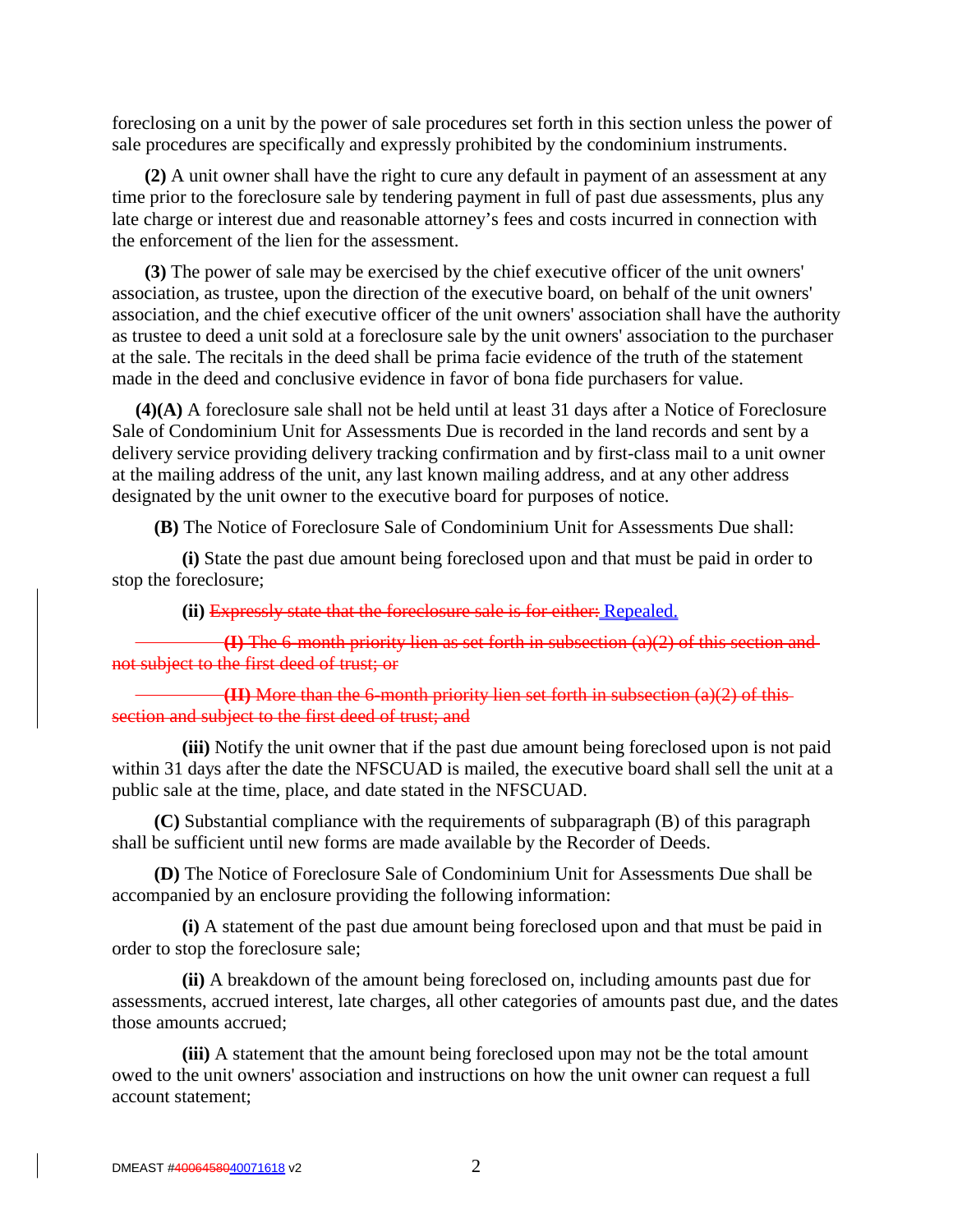**(iv)** Information on the availability of resources that a unit owner may utilize, which shall be in substantively the following form in at least 18-point font:

"FAILURE TO PAY AMOUNTS INDICATED IN THE ENCLOSED NOTICE OF FORECLOSURE SALE OF CONDOMINIUM UNIT FOR ASSESSMENTS DUE MAY RESULT IN SALE OF YOUR UNIT.

### "YOU MAY BE ELIGIBLE FOR FREE OR REDUCED-COST ASSISTANCE.

"The D.C. Department of Housing and Community Development maintains a list of Community-Based Non-Profit Organizations that provide housing counseling services. Information on providers can be found on [Department of Housing and Community Development website for community-based non-profit organizations] or by calling [Department of Housing and Community Development's designated phone number].

"The U.S. Department of Housing and Urban Development ("HUD") sponsors housing counseling agencies that can provide advice on buying a home, renting, defaults, foreclosures, and credit issues. You can get a list of HUD-approved housing counselors at [Department of Housing and Urban Development's website] or by calling [Department of Housing and Urban Development's phone number]."; and

**(v)** Any other information the Mayor may prescribe by rule.

 **(E)(i)** At least 31 days in advance of the sale, a copy of the Notice of Foreclosure Sale of Condominium Unit for Assessments Due shall besent by a delivery service providing delivery tracking confirmation and by first class mail to:

**(I)** The Mayor or the Mayor's designated agent;

**(II)** Any and all junior lien holders of record; and

**(III)** Any holder of a first deed of trust or first mortgage of record, their successors and assigns, including assignees, trustees, substitute trustees, and MERS.

 **(ii)** The unit owners' association shall be in compliance with this requirement if it sends notice as provided herein to the lienholders as their names and addresses appear in land records.

 **(5)** The date of sale shall not be sooner than 31 days from the date the notice is mailed. The executive board shall give public notice of the foreclosure sale by advertisement in at least 1 newspaper of general circulation in the District of Columbia and by any other means the executive board deems necessary and appropriate to give notice of sale. The newspaper advertisement shall appear on at least 3 separate days during the 15-day period prior to the date of the sale.

 **(6)** The proceeds of a sale shall be applied:

**(A)** To any unpaid assessment with interest or late charges;

**(B)** To the cost of foreclosure, including but not limited to, reasonable attorney's fees; and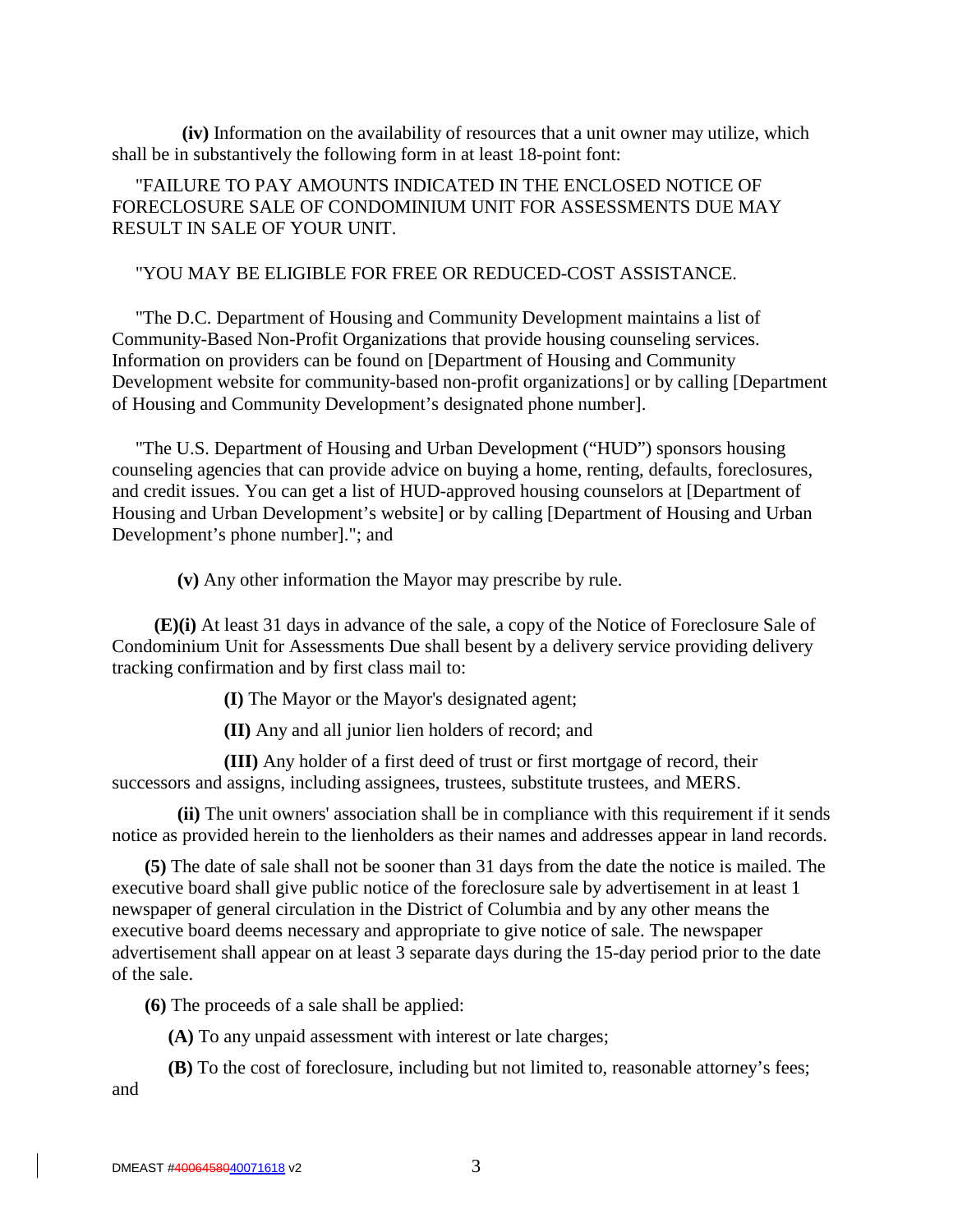**(C)** The balance to any person legally entitled to the proceeds.

**(d)** Unless the condominium instruments provide otherwise, the executive board shall have the power to purchase on behalf of the unit owners' association any unit at any foreclosure sale held on such unit. The executive board may take title to such unit in the name of the unit owners' association and may hold, lease, encumber or convey the same on behalf of the unit owners' association.

**(e)** The lien for assessments provided herein shall lapse and be of no further effect as to unpaid assessments (or installments thereof) together with interest accrued thereon and late charges, if any, if such lien is not discharged or if foreclosure or other proceedings to enforce the lien have not been instituted within 3 years from the date such assessment (or any installment thereof) become due and payable.

**(f)** The judgment or decree in an action brought pursuant to this section shall include, without limitation, reimbursement for reasonable costs and attorneys' fees actually incurred by the unit owners' association.

**(g)** Nothing in this section shall be construed to prohibit actions at law to recover sums for which subsection (a) of this section creates a lien, maintainable pursuant to  $\frac{8}{9}$  42-1902.09.

**(h)** Any unit owner or purchaser of a condominium unit shall be entitled upon request to a recordable statement setting forth the amount of unpaid assessments currently levied against that unit. Such request shall be in writing, directed to the principal officer of the unit owners' association or to such other officer as the condominium instruments may specify. Failure to furnish or make available such a statement within 10 days from the receipt of such request shall extinguish the lien created by subsection (a) of this section as to the condominium unit involved. Such statement shall be binding on the unit owners' association, the executive board, and every unit owner. Payment of a reasonable fee may be required as a prerequisite to the issuance of such a statement if the condominium instruments so provide.

**(i)** Upon any voluntary transfer of a legal or equitable interest in a condominium unit, except as security for a debt, all unpaid common expense assessments or installments thereof then due and payable from the grantor shall be paid or else the grantee shall become jointly and severally liable with the grantor subject to the provisions of subsection (h) of this section. Upon any involuntary transfer of a legal or equitable interest in a condominium unit, however, the transferee shall not be liable for such assessments or installments thereof as became due and payable prior to his acquisition of such interest. To the extent not collected from the predecessor in title of such transferee, such arrears shall be deemed common expenses, collectible from all unit owners (including such transferee) in proportion to their liabilities for common expenses pursuant to § 42-1903.12(c).

**(j)** In addition to any other right or power conferred by this section, the executive board shall have the power to suspend the voting rights in the unit owners' association of any unit owner who is in arrears in his payment of a common expense assessment by more than 30 days, and the suspension may remain in effect until the assessment has been paid in full.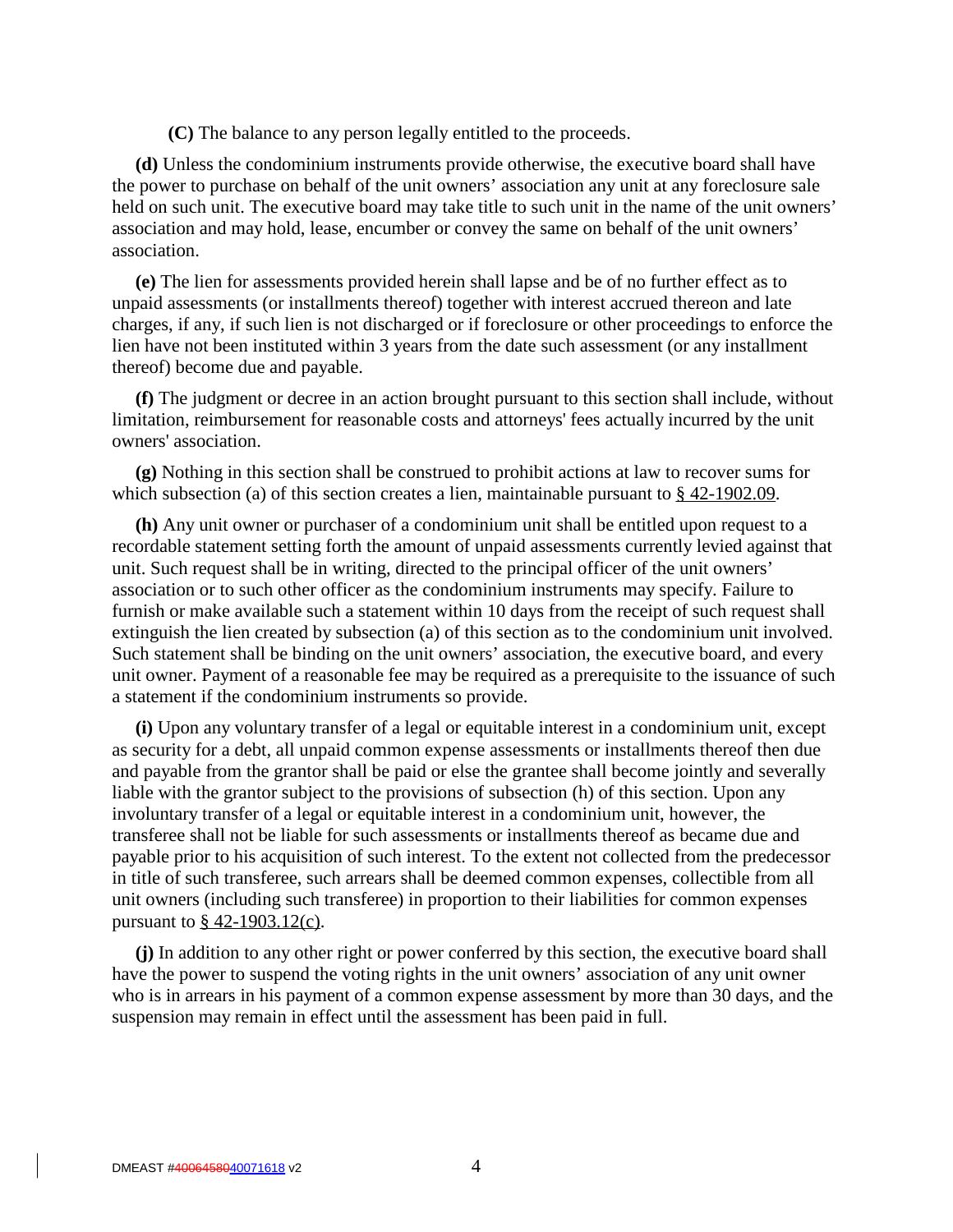# (Mar. 29, 1977, D.C. Law 1-89, title III, § 313, 23 DCR 9532b; Mar. 8, 1991, D.C. Law 8-233, § 2(gg), 38 DCR 261; Mar. 20, 1992, D.C. Law 9-82, § 2(k), 39 DCR 683; June 21, 2014, D.C. Law 20-109, § 2(l), 61 DCR 4304; Apr. 7, 2017, D.C. Law 21-241, § 2(d), 64 DCR 1602.)

## **Prior Codifications**

1981 Ed., § 45-1853.

1973 Ed., § 5-1253.

#### **Section References**

This section is referenced in § 42-1901.01, § 42-1902.02, and § 42-1904.11.

# **Effect of Amendments**

The 2014 amendment by <u>D.C. Law 20-109</u> added "along with any applicable interest, late fees, reasonable expenses and legal fees actually incurred, costs of collection and any other reasonable amounts payable by a unit owner under the condominium instruments" in the introductory language of (a); added "or recordation of a memorandum of lien against the title to the unit by the unit owners' association" in (a)(2); in (c)(1), deleted "unless the condominium instruments provide otherwise" from the end of the first sentence, and added the second sentence; rewrote (c)(3); and substituted "for reasonable costs and attorneys' fees actually incurred by the unit owners' association" for "for costs and attorneys' fees" in (f).

#### **Temporary Legislation**

For temporary (225 day) amendment of section, see  $\S$  2(k) of Condominium Act of 1976 Technical and Clarifying Temporary Amendment Act of 1991 (D.C. Law 9-38, August 17, 1991, law notification 38 DCR 5805).

#### **Editor's Notes**

Section 3 of D.C. Law 21-241 stated that within 180 days after April 7, 2017, the Mayor, pursuant subchapter I of Chapter 5 of Title 2, shall issue rules to implement the provisions of Law 21-241.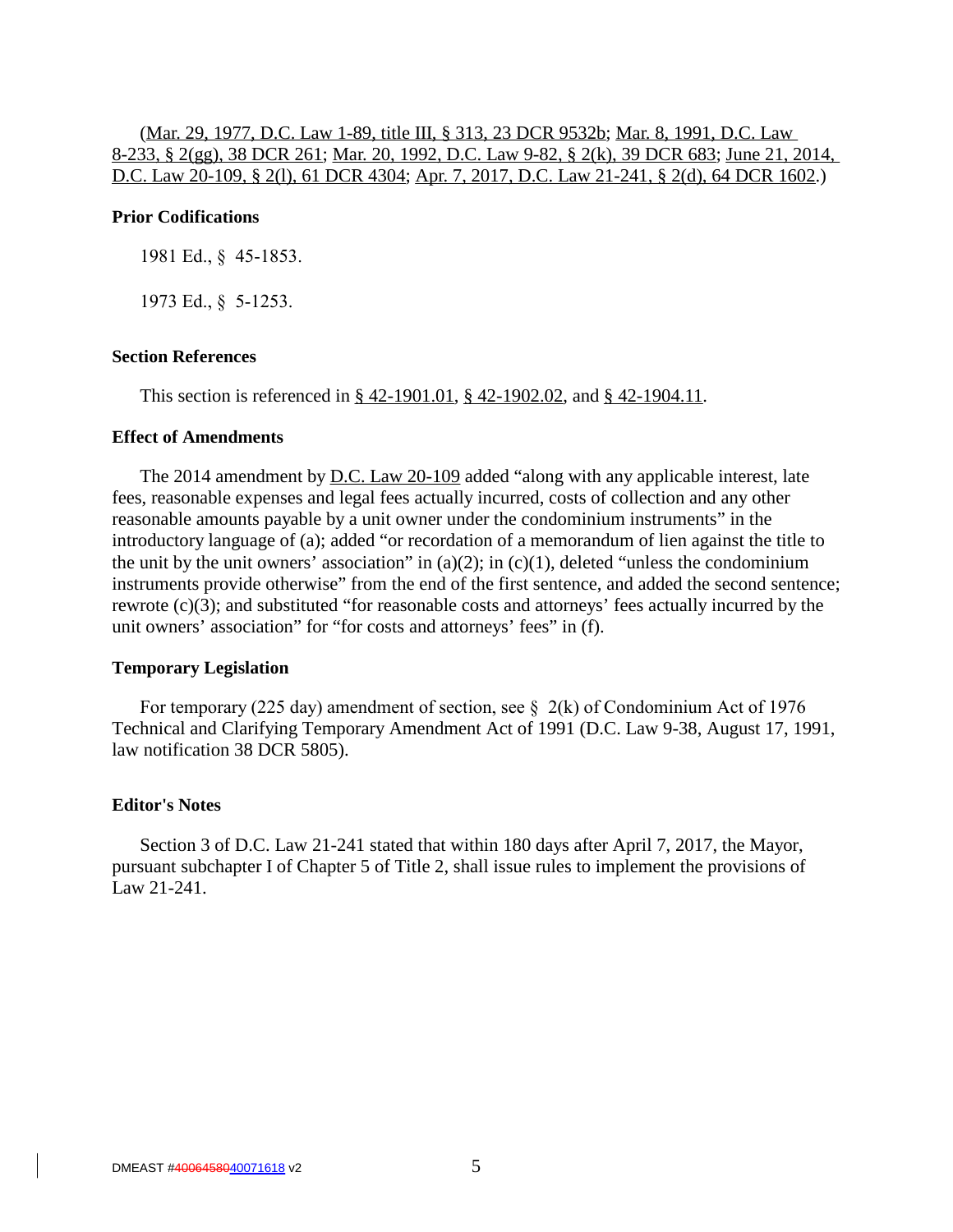# **§ 42–1903.16. Warranty against structural defects; limitation for conversion condominiums; exclusion or modification of warranty.**

**(a)(1)** As used in this section, the term "structural defect" means a defect in a component that constitutes any unit ora portion or all of either a unit or of the common elements that reduces:

**(A)** Reduces the stability or safety of the structureunit or common elements below standards commonly accepted in the real estate market,

**(B)** Fails to comply with applicable building code requirements; or restricts

**(C)** Restricts the normally intended use of all or part of the structurecommon elements or of a unit, and which requires repair, renovation, restoration, or replacement to serve the purpose for which it was intended.

**(2)** To the extent that a structural defect results in damage to a unit or to a portion of the common elements, repair of the structural defect shall also require repair of the damage to a unit or a portion of the common elements resulting from the structural defect.

**(3)**Nothing in this section shall be construed to make the declarant responsible for any items of maintenance relating to the units or common elements.

**(b)** A declarant shall warrant against structural defects in each of the units for 2 years from the date each unit is first conveyed to a bona fide purchaser, and all of the common elements for 2 years. The 2 years shall begin as to any portion of the common elements whenever the portion has been completed or, if later:

**(1)** If within any additional land or portion thereof that does not contain a unit, at the time the additional land is added to the condominium;

**(2)** If within any convertible land or portion thereof that does not contain a unit, at the time the convertible land may no longer be converted;

**(3)** If within any additional land or convertible land or portion of either that does contain a unit, at the time the first unit therein is first conveyed to a bona fide purchaser; or

**(4)** If within any other portion of the condominium, at the time the first unit is conveyed to a bona fide purchaser.

**(c)** A declarant of a conversion condominium may offer the units, common elements, or both in "as is" condition. If the conversion condominium is offered in "as is" condition, the declarant's warranty against structural defects shall apply only to a defect in components installed by the declarant or work done by the declarant unless the declarant gives a more extensive warranty in writing.

**(d)** Except with respect to a purchaser of a unit that may be used for residential purposes, the warranty against structural defects: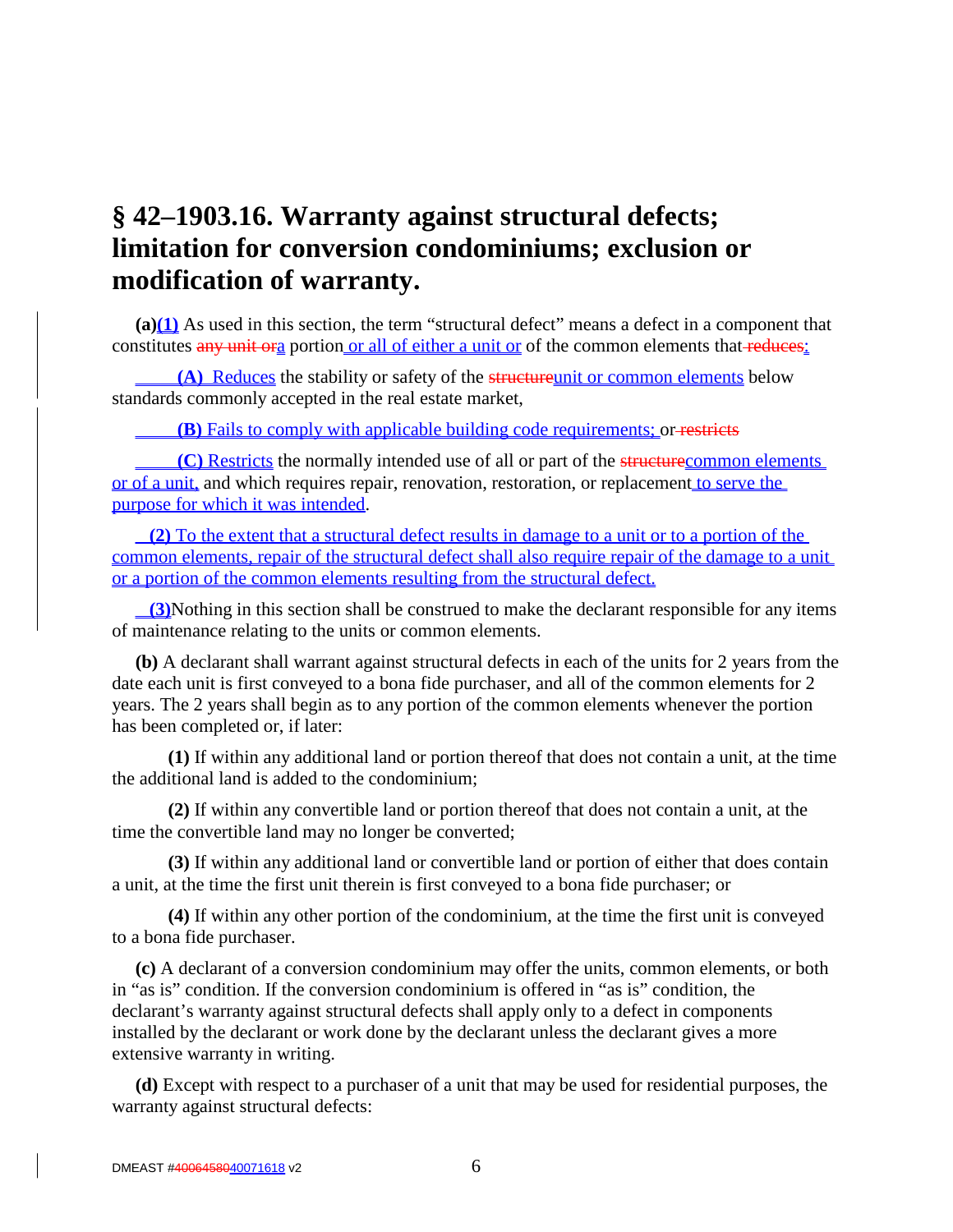**(1)** May be excluded or modified by agreement of the parties; and

**(2)** Is excluded by an expression of disclaimer such as "as is", "with all faults," or other language that in common understanding calls the purchaser's attention to the exclusion of warranties.

**(e)(1)(A)** Prior to the declarant's first conveyance of a residential unit to a purchaser, the declarant shall post a bond or letter of credit with the Mayor or any other form of security the Mayor may approve in the amount of 10% of the estimated construction  $\theta$  and conversion costs, or shall provide any other form of security the Mayor shall approve to satisfy-any costs that arise from thea declarant's failure to satisfy <u>fulfill</u> the requirements of this section. The other security may include a lien in favor of the Mayor against the declarant's equity in any unsold units, including any non-residential units, in which event the unsold units will be valued, for purposes of computing the declarant's equity, at 90% of the current listed sales price of the units, or if not listed, then the current listed sales price of comparable units in the condominium. The

**(B)** The bond or letter of credit or other security shall be in a form that is automatically renewable unless revoked.

**(2)(A)** A declarant shall provide a sworn statement from a contractor licensed in the District of cost estimates for the work proposed in the permit, including the costs of materials and labor.

**(B)** The sworn statement of estimated costs and the bond or letter of credit shall be updated with any changes submitted for plan approval to the Department of Consumer and Regulatory Affairs ("DCRA") or at any time actual costs exceed the cost estimate by more than 10%.

**(3)** Prior to the issuance of a certificate of occupancy, a declarant shall submit a final accounting of costs and update the bond or letter of credit to reflect 10% of the actual cost of construction or conversion, including the actual costs of materials and labor.

**(4)(A)** Provided that no claim has been filed pursuant to paragraph (8) of this subsection, the bond, letter of credit, or other security shall may be reduced at thea declarant<sup>2</sup>'s request in

pro rata segments (based on the residential unit's percentage interest in the residential portion of the condominium) 2 years after the conveyance of each unit; provided, however, that in no eventshall the security be reduced below 50% of the original amount of the security until one year afterbeginning 2 years after the transfer of control of the residential executive board of the condominium association to purchasing residential unit owners other than the declarant.

**(B)** If a claim has been filed pursuant to paragraph (8) of this subsection, then the bond, letter of credit, or other security may not be reduced until the full amount of the claim has been established, and then only in an amount that leaves sufficient funds available to satisfy the full amount of the claim

**(C)** Pro rata segments shall be based on the residential unit's percentage interest in the residential portion of the condominium.

**(D)** For purposes of this subsection, ""transfer of control"" shall have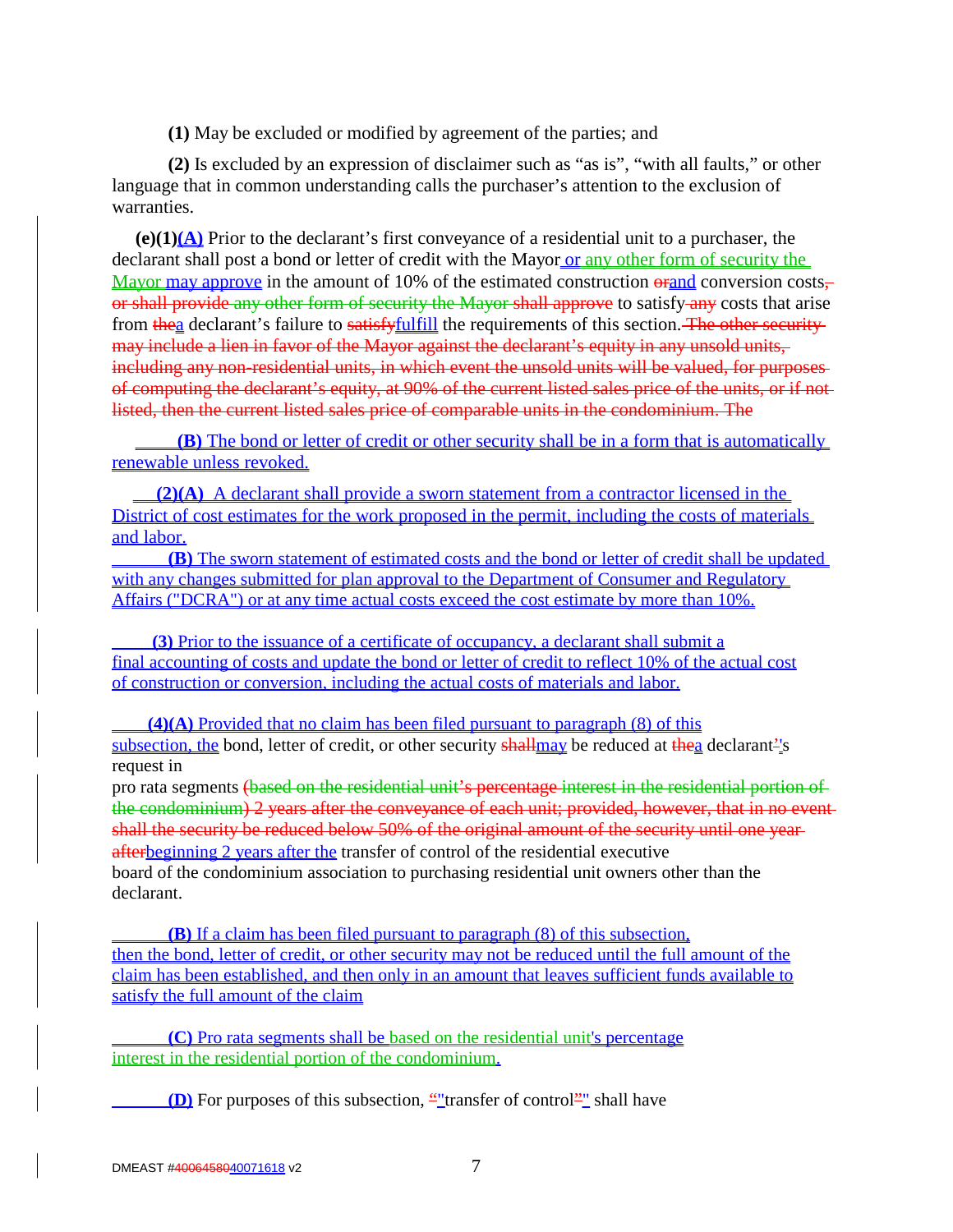occurred when 51% or more of the residential executive board is composed of residential unit owners other than the declarant, or successor declarant, or the declarant<sup>2</sup>'s selections or nominees.

**(5)** At the end of 5 years from the conveyance of the first residential unit to a purchaser, and provided one year has passed following transfer of control by the declarant, the declarant may sell unsold residential units as resale units, in which event no warranty against structural defects in the units under this section shall be required and the bond shall be reduced pro rata as to those unsold units; provided, that one year has passed following transfer of control by the declarant.

**(6)** The bonding requirements pursuant to this subsection and the warranties required under this section are applicable only to residential condominiums or the residential condominium portion of mixed  $\overline{z}$  use condominiums or mixed  $\overline{z}$  use projects. If a residential condominium  $\frac{units}{units}$  part of  $\frac{a}{6}$ 

**(A) A** mixed -use condominium, the cost of the residential portion of the condominium shall include the residential condominium units'' pro rata share of common elements, based on the residential condominium units'' percentage interest in the common elements. If a residential condominium is part of a; or

**(B)** A mixed -use project, the cost of the residential condominium includes its pro rata share of those portions of the project directly supporting, enclosing, or servicing the residential condominium.

**(7)** DCRA shall maintain an online record of the warranty security amounts and the form of security being held for each condominium project for which such security is required, which shall be available to the public on a searchable website.

**(28)** Notice of a defect to a unit or a portion of the common elements shall be filed by a condominium association or a unit owner with DCRA in order to perfect a claim against the warranty security being held.

**(A)** A declarant shall respond to the notice within 30 days of the date of receipt of the notice.

 **(B)** Failure to timely respond to the notice shall be a presumption that the defects identified in the notice are valid.

 **(C)(i)** If there is a dispute as to any defect identified in the notice, DCRA shall retain an independent engineer, licensed and approved by DCRA, to inspect the condominium and issue a report as to whether a defect complies with this section and therefore constitutes a valid claim against the bond or letter of credit or other warranty security.

**(ii)** The engineer's inspection and report shall be completed within 60 days after the declarant's response.

**(iii)** DCRA shall issue a final determination based on the engineer's report within 15 days after the issuance of such engineer's report.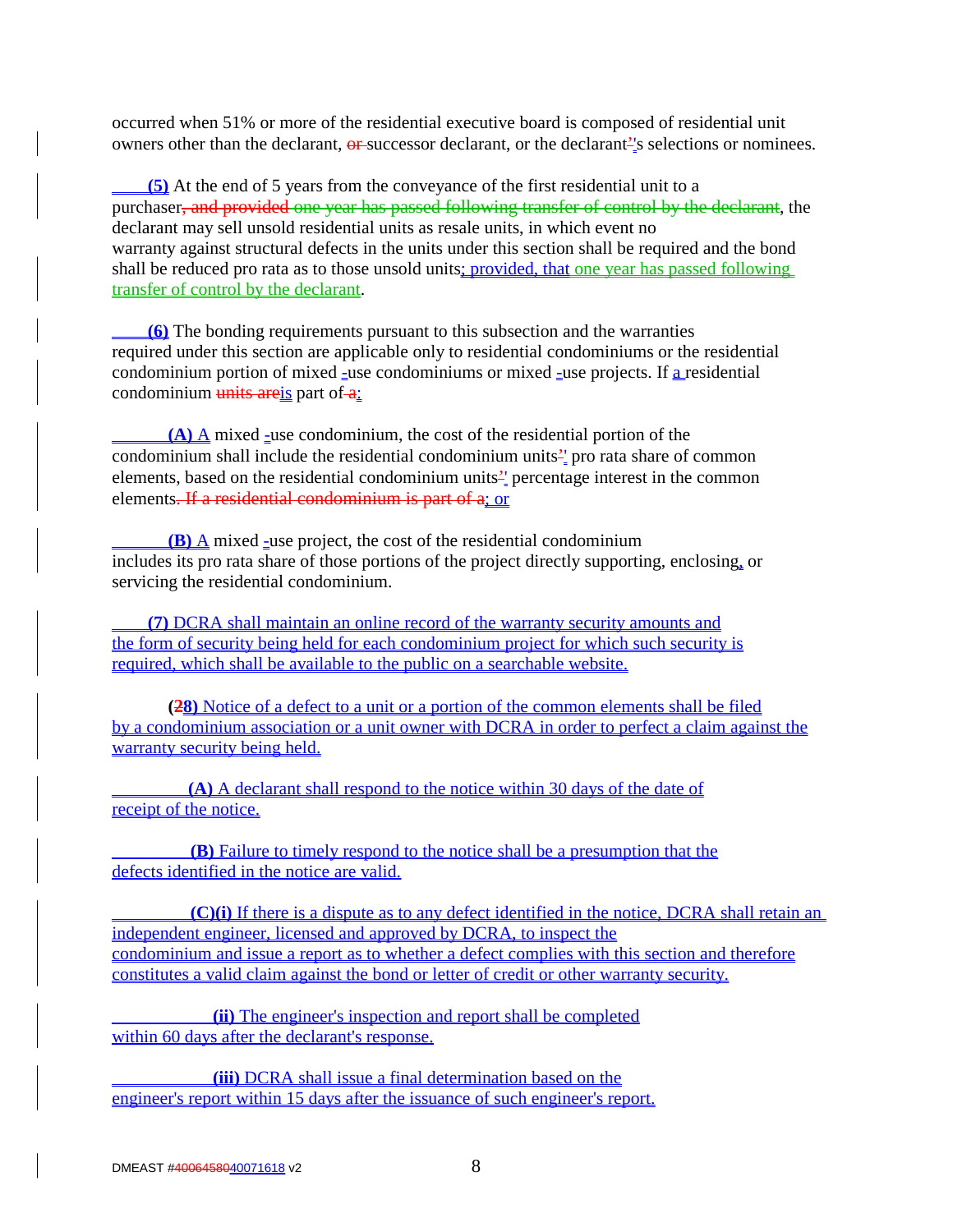**(iv)** The declarant, condominium association, or a unit owner may file an appeal of DCRA's final determination within 15 days after the date of the final determination.

**(v)** The appeal shall be submitted and heard by the District of Columbia Office of Administrative Hearing ("OAH")

 **(D)(i)** Upon a finding by DCRA or by OAH that a defect exists and shall be paid from the bond, letter of credit, or other security, the condominium association or unit owner shall complete all forms required by DCRA to release the necessary funds. **(ii)** Upon completion of the necessary form, the funds shall be released to the condominium association or unit owner within 60 days.

 **(E)** Upon a finding by DCRA that a defect exists and shall be paid from the bond, letter of credit or other security, or upon issuance of an order from OAH or any court of competent jurisdiction hearing a matter pursuant to subsection (h) of this section confirming that a defect exists, the amount awarded to the association shall include an award of the reasonable legal fees and costs incurred by the association in perfecting its claim with DCRA or pursuing its claim in any court of competent jurisdiction.

**(9)** If claims for structural defects under this section are pending at the time the bond, letter of credit, or other security posted would otherwise no longer be required, then the bond, letter of credit or other security shall be required to be maintained in the amount of the claim, until the claims have been finally resolved and the bond, letter of credit, or other security has been made available to satisfy the declarant<sup>2</sup>'s responsibilities to the unit owners and association under this section.

**(10)** The bylaws andor other condominium documents to be prepared by the declarant shall not restrict or hinder the residential and executive board<sup>21</sup> sright to assert claims under this section.

**(f)** As used inFor the purposes of this section, the termterms "convey", "conveying", or "conveyance" shall mean the transfer of title by written instrument.

**(g)(1)** The Mayor shall issue proposed rules to implement the provisions of this section within 180 days of October 22, 1999. The proposed rules shall be submitted to the Council for a 45-day period of review, excluding Saturdays, Sundays, legal holidays, and days of Council recess. If the Council does not approve or disapprove the proposed rules, in whole or in part, by resolution within this 45-day review period, the proposed rules shall be deemed approved.

 **(2)** The Mayor shall report to the Council on an annual basis on the use and effect of this section and the number of condominium units traded each year.

**(h)(1)** Any judicial, non-judicial. regulatory, or administrative proceeding for breach of a warranty that arises under this section shall be commenced within 5 years after the date the warranty period began.

**(2)** Prior to the conveyance of a residential unit, the declarant shall provide a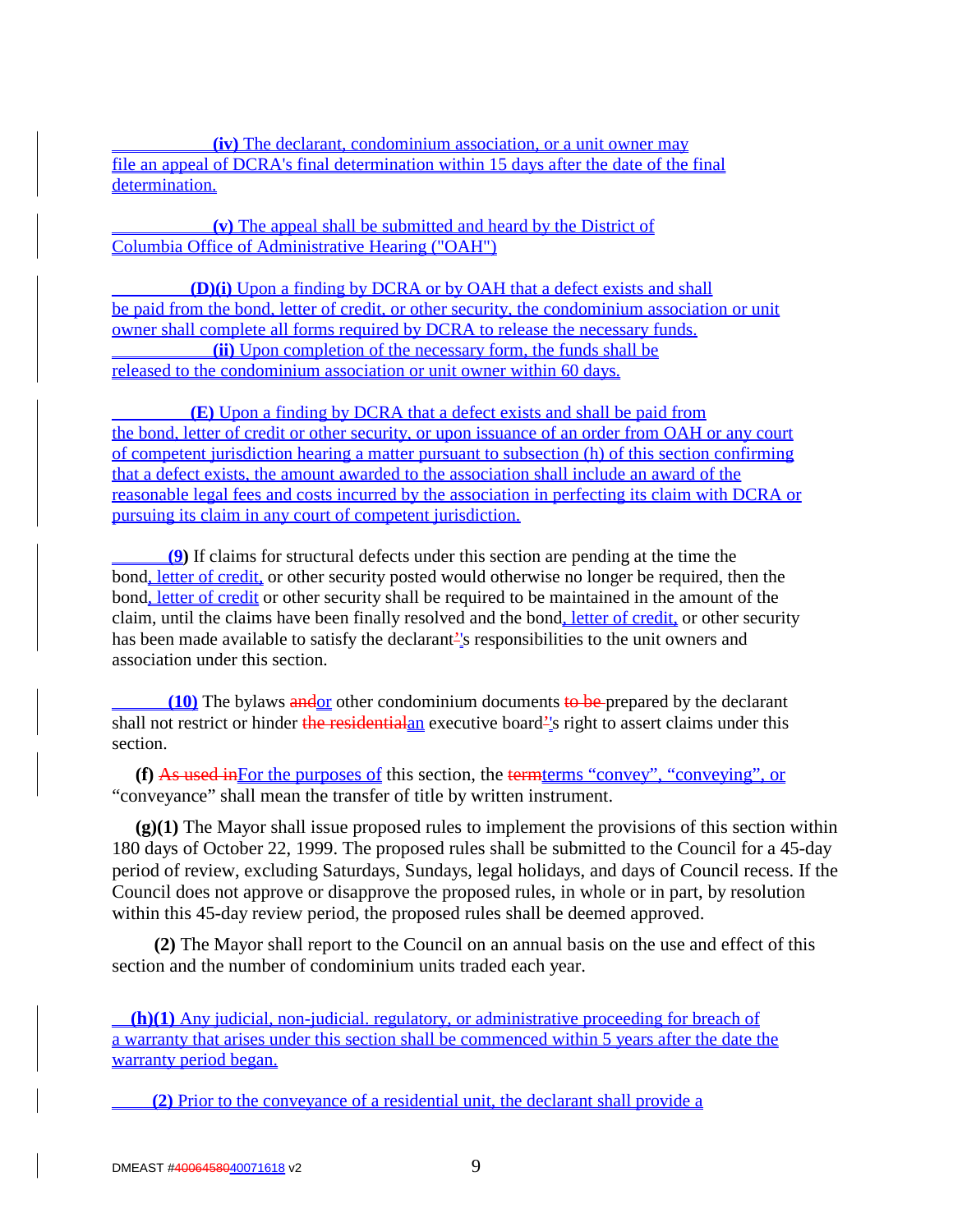copy of the bond, letter of credit, or other security required under subsection(e)(I) of this section to the purchaser of such residential unit.

**(3)** Within 30 days after the date that the declarant's control of the condominium expires, the declarant shall provide a copy of the bond, letter of credit, or other security required under subsection (e)(1) of this section to the executive board of the unit owners' association.

**(i)(1)** All positions, property. records, and unexpended balances of appropriations, allocations, assessments, and other funds available or to be made available to the Department of Housing and Community Development ("DHCD") relating to the duties and functions assigned to the DHCD pursuant to this section are transferred to DCRA.

**(2)** In the event the duties and functions of DCRA are significantly reorganized, the administration of the warranty against structural defects shall be transferred to the successor entity primarily responsible for issuing permits to ensure competent construction, inspecting the built environment, and enforcing the regulations and codes governing building construction, building maintenance and building safety.

(Mar. 29, 1977, D.C. Law 1-89, title III, § 316; as added Mar. 8, 1991, D.C. Law 8-233, § 2(jj), 38 DCR 261; Mar. 20, 1992, D.C. Law 9-82, § 2(l), 39 DCR 683; Oct. 22, 1999, D.C. Law 13-46, § 2, 46 DCR 6598.)

# **Prior Codifications**

1981 Ed., § 45-1856.

# **Section References**

This section is referenced in § 42-1903.17.

# **Effect of Amendments**

D.C. Law 13-46 added subsecs. (f) and (g) and rewrote subsec. (e) which formerly provided:

 $\mathcal{L}(e)(1)$  Prior to the declarant's first conveyance of a residential unit to a purchaser, the declarant shall post a bond or letter of credit with the Mayor in the amount of 10% of the estimated construction or conversion costs, or shall provide any other form of security the Mayor shall approve to satisfy any costs that arise from the declarant's failure to satisfy the requirements of this section. The other security may include a lien in favor of the Mayor against the declarant's equity in any unsold units, including any non-residential units, in which event the unsold units will be valued, for purposes of computing the declarant's equity, at 90% of the current listed sales price of the units, or if not listed, then the current listed sales price of comparable units in the condominium. The bond, letter of credit, or other security shall be reduced at the declarant's request in pro rata segments (based on the residential unit's percentage interest in the residential portion of the condominium) 2 years after the conveyance of each unit; provided, however, that in no event shall the security be reduced below 50% of the original amount of the security until one year after transfer of control of the residential executive board of the condominium association to purchasing residential unit owners other than the declarant. For purposes of this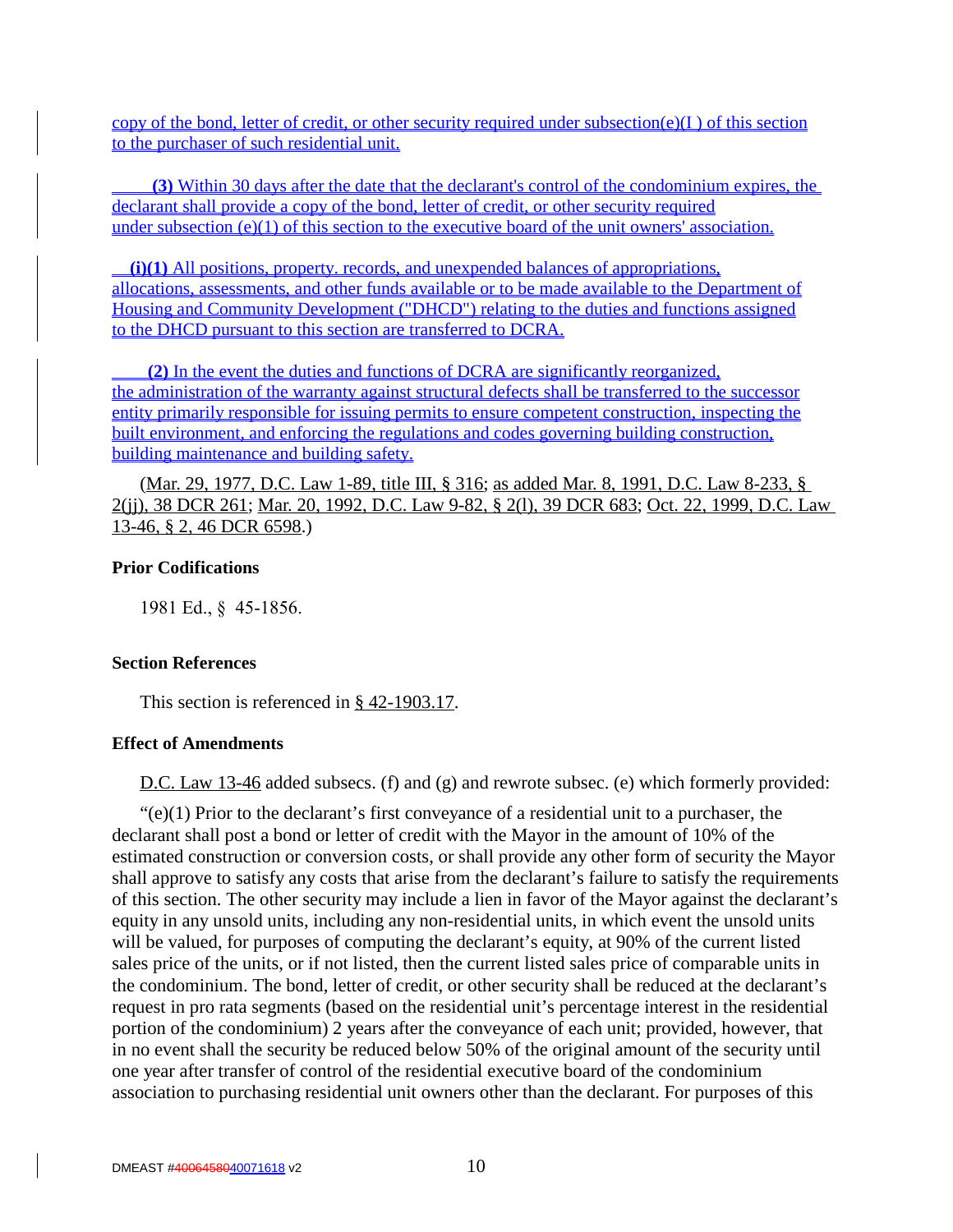subsection, 'transfer of control' shall have occurred when 51% or more of the residential executive board is composed of residential unit owners other than the declarant, or successor declarant, or the declarant's selections or nominees. At the end of 5 years from the conveyance of the first residential unit to a purchaser, and provided one year has passed following transfer of control by the declarant, the declarant may sell unsold residential units as resale units, in which event no warranty against structural defects in the units under this section shall be required and the bond shall be reduced pro rata as to those unsold units. The bonding requirements pursuant to this subsection and the warranties required under this section are applicable only to residential condominiums or the residential condominium portion of mixed use condominiums or mixed use projects. If residential condominium units are part of a mixed use condominium, the cost of the residential portion of the condominium shall include the residential condominium units' pro rata share of common elements, based on the residential condominium units' percentage interest in the common elements. If a residential condominium is part of a mixed use project, the cost of the residential condominium includes its pro rata share of those portions of the project directly supporting, enclosing or servicing the residential condominium.

"(2) If claims for structural defects under this section are pending at the time the bond or other security posted would otherwise no longer be required, then the bond or other security shall be required to be maintained in the amount of the claim, until the claims have been finally resolved and the bond or other security has been made available to satisfy the declarant's responsibilities to the unit owners and association under this section. The bylaws and other condominium documents to be prepared by the declarant shall not restrict or hinder the residential executive board's right to assert claims under this section."

#### **Emergency Legislation**

For temporary (90 day) amendment of section, see § 2 of Condominium Warranty Bond Release Discretion Clarification Emergency Amendment Act of 2006 (D.C. Act 16-420, July 18, 2006, 53 DCR 6163).

#### **Editor's Notes**

Section 4 of <u>D.C. Law 13-46</u> provided: "This act shall be applicable to all condominiums registered after January 1, 1999."

#### **Delegation of Authority**

Delegation of Authority Pursuant to <u>D.C. Law 13-46</u>, the "Condominium Amendment Act of 1999", see Mayor's Order 2002-166, September 27, 2002 ( 49 DCR 8926).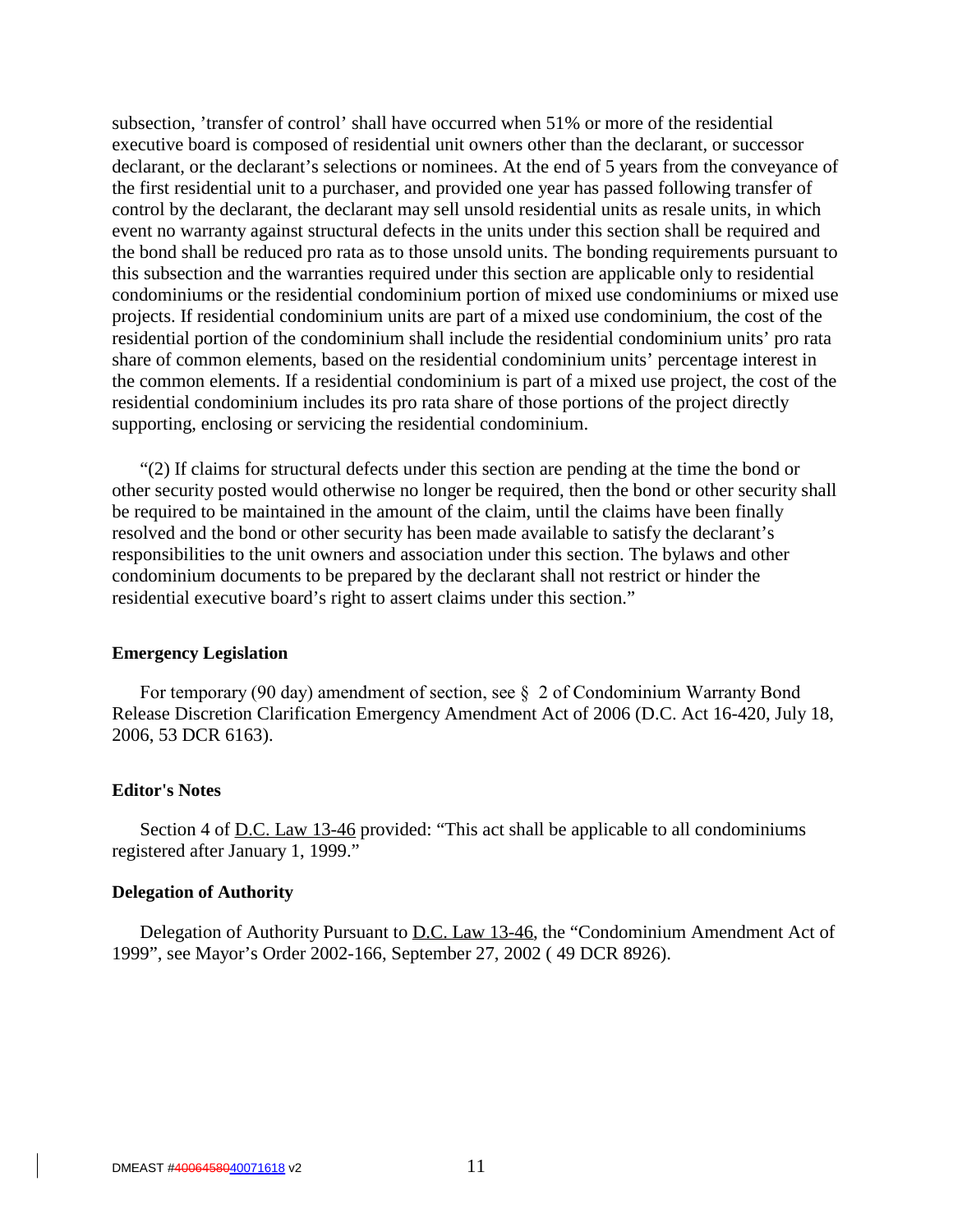# **§ 42–1904.17. Penalties; prosecution by Attorney General.**

**(a)** Any person who wilfully violates **(a)** A person shall be fined not less than \$1,000 or double the amount of gain from the

152 transaction, whichever is the larger, but not more than \$50,000; or such person may be 153 imprisoned for not more than 6 months; or both, for each offense, who willfully:

**(1)** Violates any provision of this chapter or any rule adopted under or order issued pursuant to § 42-1904.12 or any person who wilfully in an application for registration makes any untrue statement of a material fact or omits to state a material fact shall be fined not less than \$1,000 or double the amount of gain from the transaction, whichever is the larger but not more than \$50,000; or such person may be imprisoned for not more than 6 months; or both, for eachoffense. Prosecution for violations of this chapter shall be brought in the name of the District of Columbia by the Corporation Counsel or his assistants. issued pursuant to section 412;

**(2)** Makes any untrue statement of a material fact or omits to state a material fact in an application for registration; or

**(3)** Misrepresents the estimated construction or conversion costs in the posting of a bond or letter of credit pursuant to section 316.

 **(b)** Prosecution for violations of this chapter shall be brought in the name of the District 161 of Columbia by the Attorney General.

**(c)(1)** Notwithstanding the provisions of subsection (a) of this section, the Mayor may suspend any declarant, officer, director, shareholder, partner, employee, or other individual associated with a declarant from participating in the recordation of any condominium instrument creating a condominium, selling conveying, or participating in the sale or conveyance of, condominium units upon receipt of facts that demonstrate to the satisfaction of the commission the following:

**(A)** Fraud, embezzlement, theft, forgery, bribery, falsification or destruction of records, making false statements, tax evasion, violating criminal tax evasion, violating criminal tax laws;

**(B)** An unfair or deceptive trade practice pursuant to Chapter 39 of Title 28;

**(C)** The uttering of an untrue statement of material fact in connection with:

**(i)** The creation of a condominium;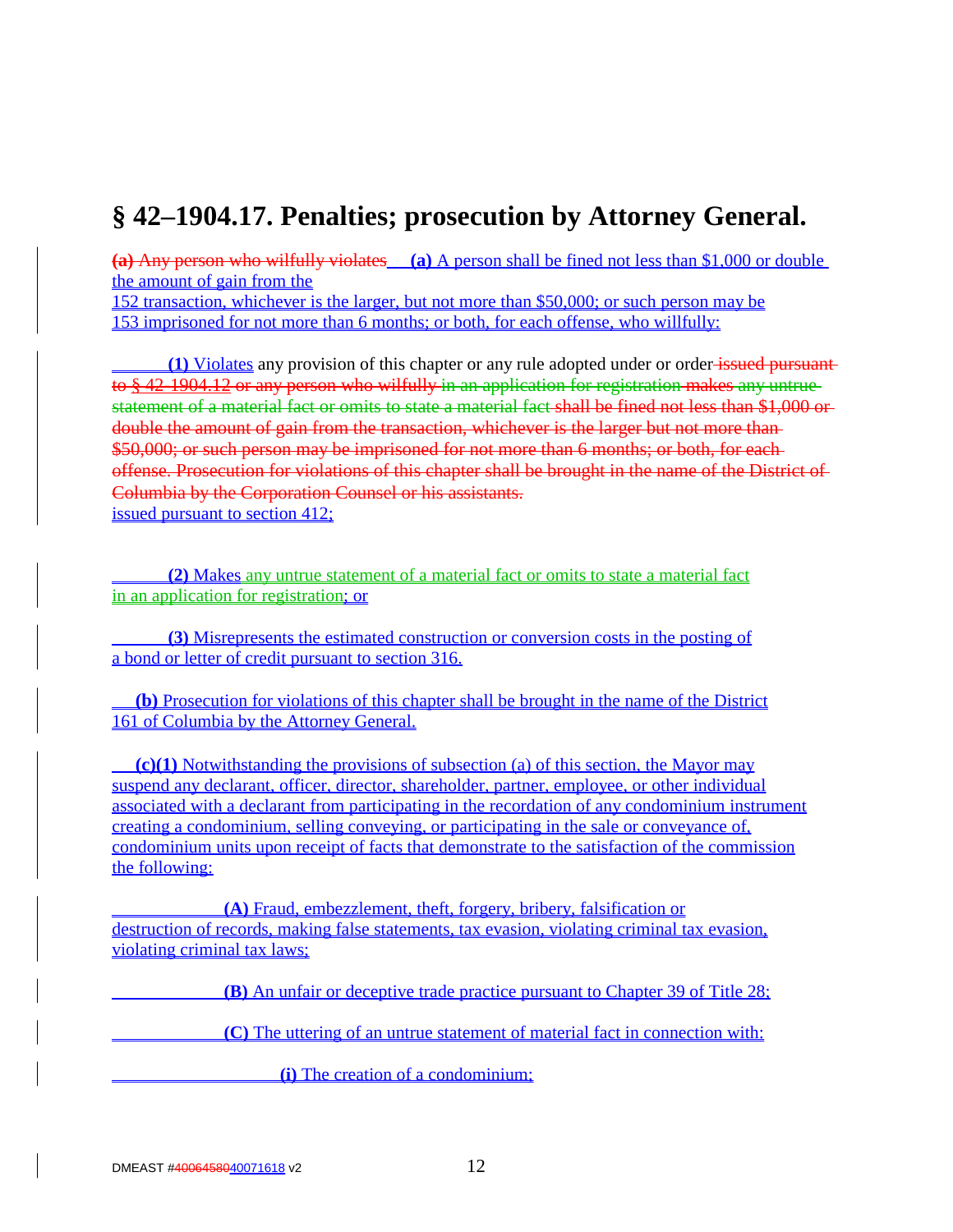**(ii)** Estimated construction or conversion costs of a condominium; or

**(iii)** Costs of the posting of a bond or letter of credit pursuant to §

42-1903.16.

**(2)** The Mayor shall advise by certified mail, return receipt requested, a person that suspended pursuant to this subsection, that:

**(A)** They have been suspended;

**(B)** The suspension shall remain pending the completion of an investigation; and

**(C)** The person may within 30 days after the mailing of the notice submit, in person, in writing, or through a representative, information and argument in opposition to the suspension, including any additional specific information that raises a genuine dispute over the material facts.

**(3)** If it is determined that the suspended person's submission in opposition raises a genuine dispute over facts material to the suspension, the suspended person shall be afforded an opportunity to appear with counsel, submit documentary evidence, present witnesses, and confront any appearing witness.

**(4)** The Mayor:

**(A)** Shall render a decision based on all the information in the administrative record, including any submission made by the suspended person, after the conclusion of the proceedings; and

**(B)** May terminate, modify or leave in force the suspension for a period up to, but not to exceed, 36 months. Prompt written notice of the decision shall be sent to the suspended person by certified mail, return receipt requested.

**(5)** The fraudulent, criminal, or other seriously improper conduct of any officer, director, shareholder, partner, employee, or other individual associated with a declarant may be imputed to:

**(A)** The declarant when the conduct occurred in connection with the individual's performance of duties for or on behalf of the declarant, or with the declarant's knowledge, approval, or acquiescence; or

**(B)** Any officer, director, shareholder, partner, employee, or other individual associated with the declarant who participated in, knew of. or had reason to know of the declarant's conduct.

**(6)** The acceptance of a benefit derived from fraudulent, criminal, or other seriously improper conduct shall be evidence of such knowledge, approval, or acquiescence.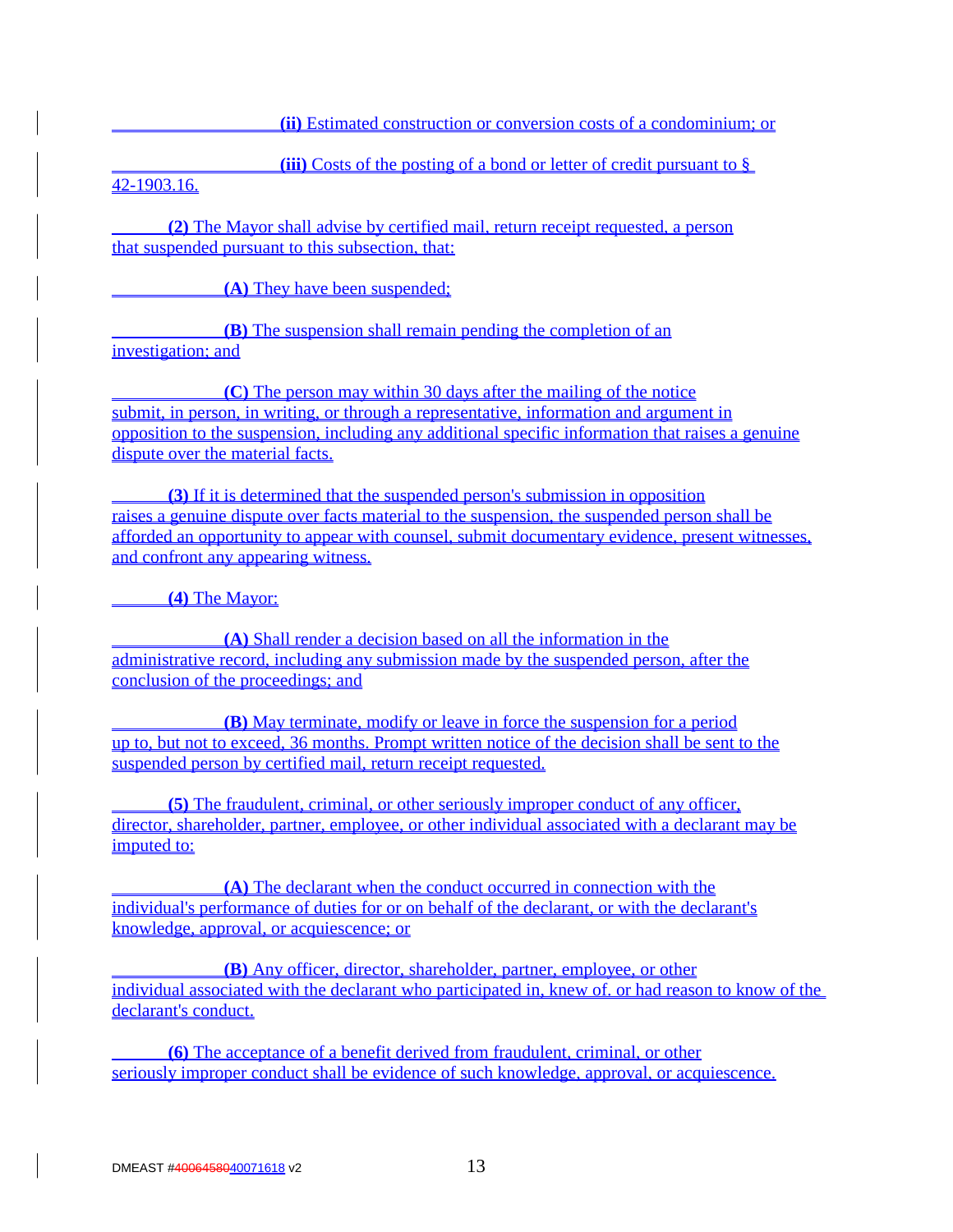**(b (d)** Civil fines, penalties, and fees may be imposed as alternative sanctions for any infraction of the provisions of this subchaptertitle, or any rules or regulations issued under the authority of

this subchaptertitle, pursuant to Chapter 18 of Title 2. the Department of Consumer and Regulatory Affairs Civil Infractions Act

of 1985, effective October 5, 1985 (D.C. Law 6-42; D.C. Official Code § 2-1801.01 et seq.) . Adjudication of any infraction of this subchaptertitle shall be pursuant to Chapter 18 of Title 2.the Department of Consumer and

Regulatory Affairs Civil Infractions Act of 1985, effective October 5, 1985 (D.C. Law 6-42; D.C. Official Code § 2-1801.01 et seq.).

(Mar. 29, 1977, D.C. Law 1-89, title IV, § 417, 23 DCR 9532b; Oct. 5, 1985, D.C. Law 6-42, § 420, 32 DCR 4450.)

# **Prior Codifications**

1981 Ed., § 45-1877.

1973 Ed., § 5-1277.